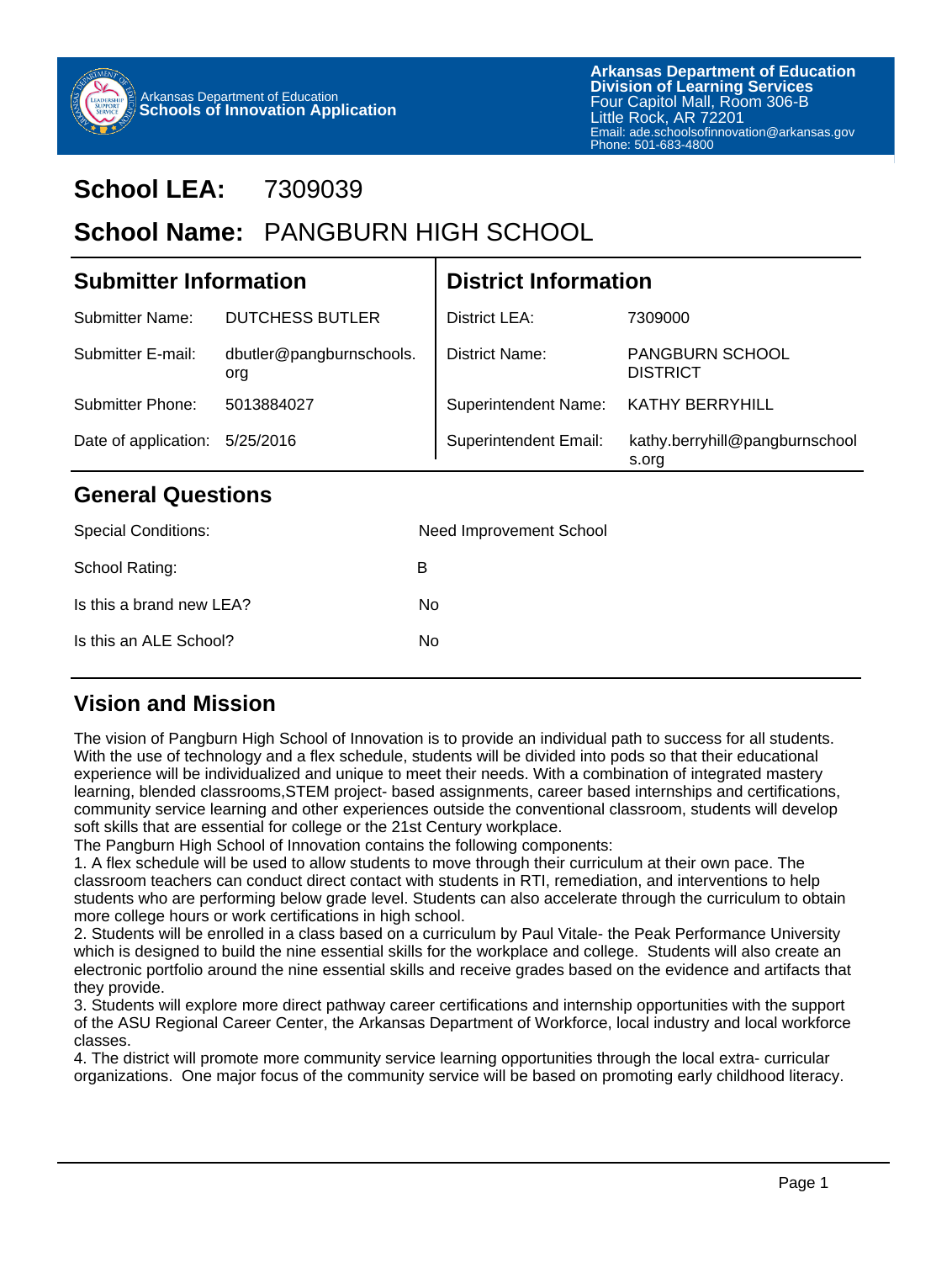**Arkansas Department of Education** Email: ade.schoolsofinnovation@arkansas.gov **Division of Learning Services** Four Capitol Mall, Room 306-B Little Rock, AR 72201 Phone: 501-683-4800

## **Goals and Performance Targets**

#### Rationale for Innovation

Pangburn High School desires to set up a school of innovation to create individual pathways of success for all students. Through a flexible schedule, career certifications, college and AP offerings, internships, and community learning opportunities, the students of Pangburn High School will receive a holistic education that will prepare them for living in 21st Century communities.

| <b>Goal</b> | <b>Goal Description</b>                                                                                                                 |  |
|-------------|-----------------------------------------------------------------------------------------------------------------------------------------|--|
| 1           | Reduce the achievement gap<br>by allowing students to work<br>through the curriculum at their<br>own pace through the flex<br>schedule. |  |
| 2           | Students will show proficency<br>in the nine essential soft skills<br>for the 21st Century<br>Workplace.                                |  |
| 3           | Pangburn High School<br>students will be able to<br>participate in new avenues to<br>expand college and career<br>readiness options.    |  |
| 4           | Pangburn High School<br>students will be involved in<br><b>Community Service Learning</b><br>Opportunities                              |  |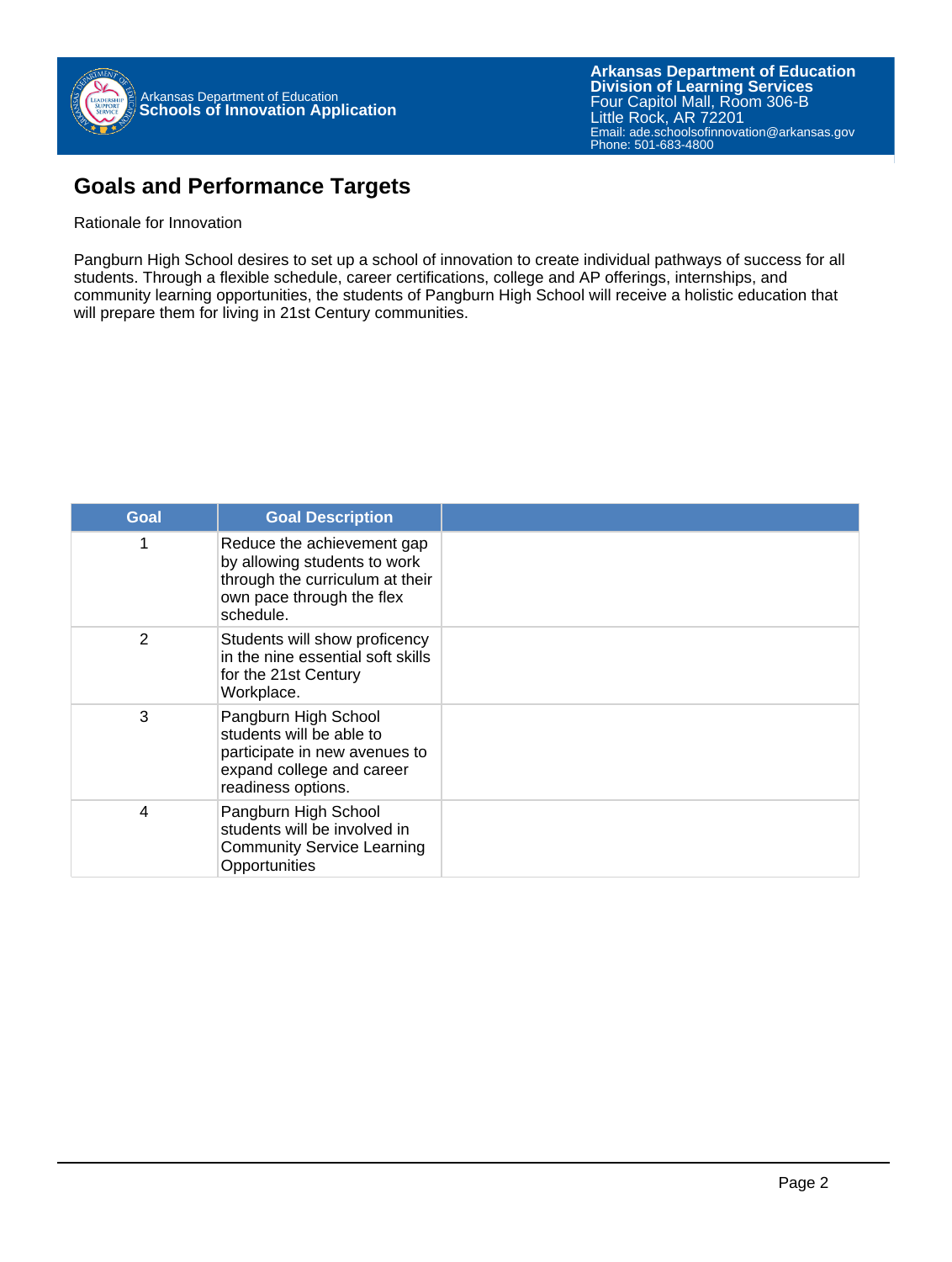

#### **Innovations**

| <b>Innovation</b>                                                                                                                                                                 | <b>Purpose</b>                                                                                                                                                                                                                                                                                                                                                             |
|-----------------------------------------------------------------------------------------------------------------------------------------------------------------------------------|----------------------------------------------------------------------------------------------------------------------------------------------------------------------------------------------------------------------------------------------------------------------------------------------------------------------------------------------------------------------------|
| Flexible Schedule                                                                                                                                                                 | A flexible schedule allows students to move through their<br>curriculum at their own pace. The schedule allows classroom<br>teachers to conduct RTI, remediation and interventions to help<br>students who are performing below grade level. Students can<br>also accelerate through the curriculum to obtain more college<br>hours or work certifications in high school. |
| Peak Performance University                                                                                                                                                       | A class designed to build the nine essential skills for the<br>workplace and college                                                                                                                                                                                                                                                                                       |
| Electronic Portfolio and Workplace Report<br>Card                                                                                                                                 | A measurement to show that students are developing the nine<br>essential skills for the workplace                                                                                                                                                                                                                                                                          |
| Career Certifications and Internships through<br>the ASU Regional Career Center, the<br>Arkansas Department of of Career Education,<br>local industry and local workforce classes | For students to gain the real world experiences that are needed<br>in the 21st Century Workplace                                                                                                                                                                                                                                                                           |
| <b>Community Service Learning Opportunities</b>                                                                                                                                   | For students to develop soft skills and community awareness<br>through communinity service learning                                                                                                                                                                                                                                                                        |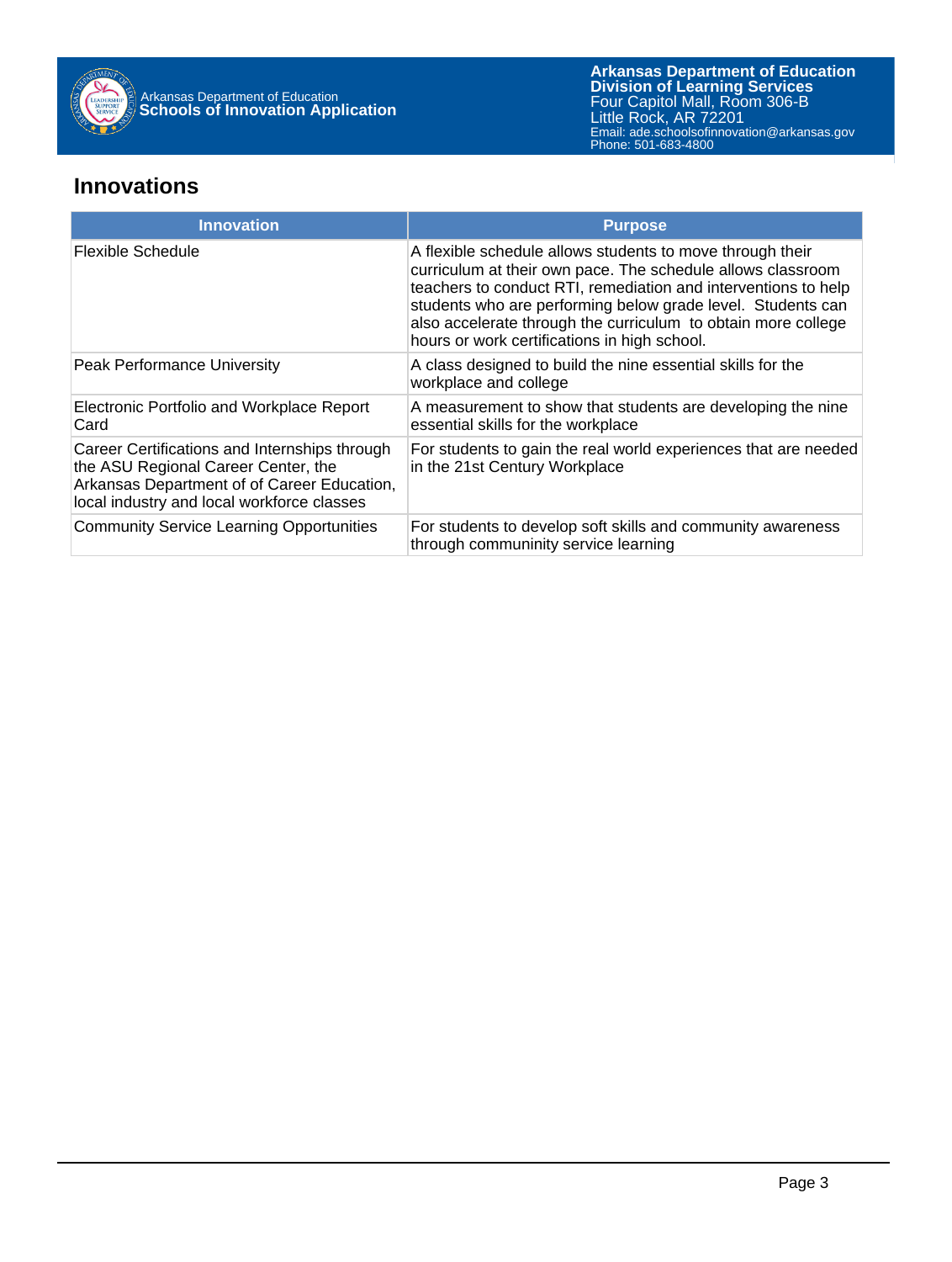

**Arkansas Department of Education** Email: ade.schoolsofinnovation@arkansas.gov **Division of Learning Services** Four Capitol Mall, Room 306-B Little Rock, AR 72201 Phone: 501-683-4800

### **Innovation Plan**

| <b>Plan Date</b> | <b>Action</b>                                                                                                                                                                                                             | <b>Expected Outcome</b>                                                                                                                                                                    |
|------------------|---------------------------------------------------------------------------------------------------------------------------------------------------------------------------------------------------------------------------|--------------------------------------------------------------------------------------------------------------------------------------------------------------------------------------------|
| 08/15/2016       | Community service learning<br>opportunities will become available<br>for students.                                                                                                                                        | Students will earn a certificate and credit<br>for 75 hours of community service.                                                                                                          |
| 08/15/2016       | A flexible schedule will begin for all<br>9th and 10th grade students.                                                                                                                                                    | To close the achievement gap by allowing<br>students to move throuh the curriculum at<br>their own pace and allows students to<br>admiinister RTI, remediation and other<br>interventions. |
| 08/15/2016       | A program will be implemented that<br>will teach the 9 essential skills for<br>college and the workplace through<br>the Peak Performance University<br>program.                                                           | All students enrolled in the graduating<br>class of 2020 and beyond will complete the<br>course as a local graduation requirement.                                                         |
| 08/15/2016       | Electronic portfolio and work-place<br>report cards will be used to assess<br>students to show growth in the 9<br>essential skills of college and the<br>workplace.                                                       | Students will show evidence of proficiency<br>in the 9 essential skills of college and the<br>workplace.                                                                                   |
| 08/15/2016       | Career certifications and internships<br>through the ASU Regional Career<br>Center, the Arkansas Department of<br>Career Education, local industry and<br>local work-force classes will be made<br>available to students. | Students gain real-world experiences that<br>are necessary for college and the 21st<br>century workplace.                                                                                  |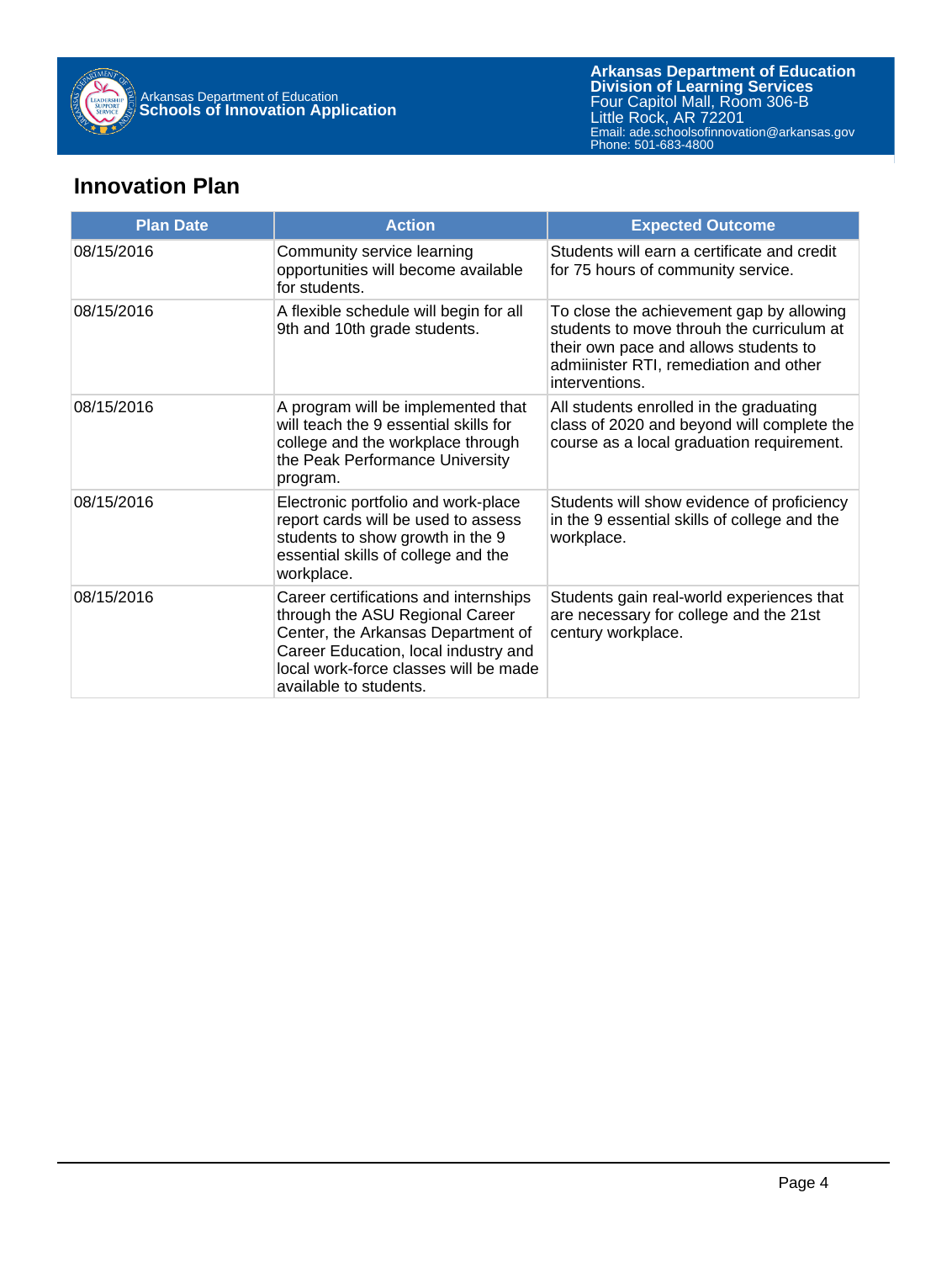

## **Requested Waivers**

| <b>Code section, Rule, or Local</b><br><b>Policy</b> | <b>Goal</b> | <b>Rationale</b>                                                                                                                                                                                                                                                                                                                                                                                                                                                                                                                                                                                                                                                                                                                                                                                                                                                                                                                                                                                                                                                                                                                                                                                                                                                                                                                                                                                                                                                                                                                                                                        |
|------------------------------------------------------|-------------|-----------------------------------------------------------------------------------------------------------------------------------------------------------------------------------------------------------------------------------------------------------------------------------------------------------------------------------------------------------------------------------------------------------------------------------------------------------------------------------------------------------------------------------------------------------------------------------------------------------------------------------------------------------------------------------------------------------------------------------------------------------------------------------------------------------------------------------------------------------------------------------------------------------------------------------------------------------------------------------------------------------------------------------------------------------------------------------------------------------------------------------------------------------------------------------------------------------------------------------------------------------------------------------------------------------------------------------------------------------------------------------------------------------------------------------------------------------------------------------------------------------------------------------------------------------------------------------------|
| <b>Teacher Licensure</b>                             | 3           | 6-15-1004 Qualified teachers in Every Public School<br>Classroom<br>15.03 Standard for Accrediation Licensure and Renewal<br>ADE Rules Governing Educator Licensure<br>6-17-309 Certification to Teach Grade or Subject Matter -<br><b>Exceptions - Waivers</b><br>6-17-919 Warrants Void without Valid Certifications and<br>Contract<br>Content experts such as fork lift drivers, computer<br>programmers, engineers, professional musicians, licensed<br>health care professionals, etc. may be allowed to teach<br>non-core classes. We need this as an enhancement to the<br>relationship which we seek to develop with the business<br>community. Teachers in non-core subjects not in<br>possession of state certifications will be closely monitored<br>and replaced if student achievement fails to meet or<br>exceed our high expectations.<br>6-17-401 Teacher licensure Requirement<br>Exemption from this portion of the Education Code to<br>extent that it requires teachers in non-core classes to be<br>certified. As such pangburn public School will have the<br>flexibility to identify those individuals best suited to<br>facilitate the unique educational programs in non-core<br>areas.<br>6-17-902 Definition (definition of a teacher as licensed)<br>Pangburn Public School seeks exemption from this portion<br>of the Education Code to the extent that it requires<br>teachers in non-core classes to be certified. As such,<br>Pangburn Public Schools will have the flexibility to identify<br>those individuals best suited to facilitate the unique |
| <b>Alternative Learning Environment</b>              | 1           | educational programs in non-core areas.<br>$6-15-1005$ (b) (5)<br>6-18-503 (a) $(1)$ (C) (i)<br>6-48-101 et. seq.<br>Section 19.03 of the ADE Rules Governing Standards for<br>Accrediatation of Arkansas Public Schools and Schools<br><b>Districts</b><br>Section 4 of the ADE Rules Governing the Distribution of<br>Student Special Needs Funding and the Determination of<br>Allowable Expenditures of Those Funds<br>Since the Pangburn School District is implementing a flex<br>schedule the concepts of ALE will be brought to all<br>students. The district would like to use the ALE personnel<br>to best serve the needs of more students                                                                                                                                                                                                                                                                                                                                                                                                                                                                                                                                                                                                                                                                                                                                                                                                                                                                                                                                   |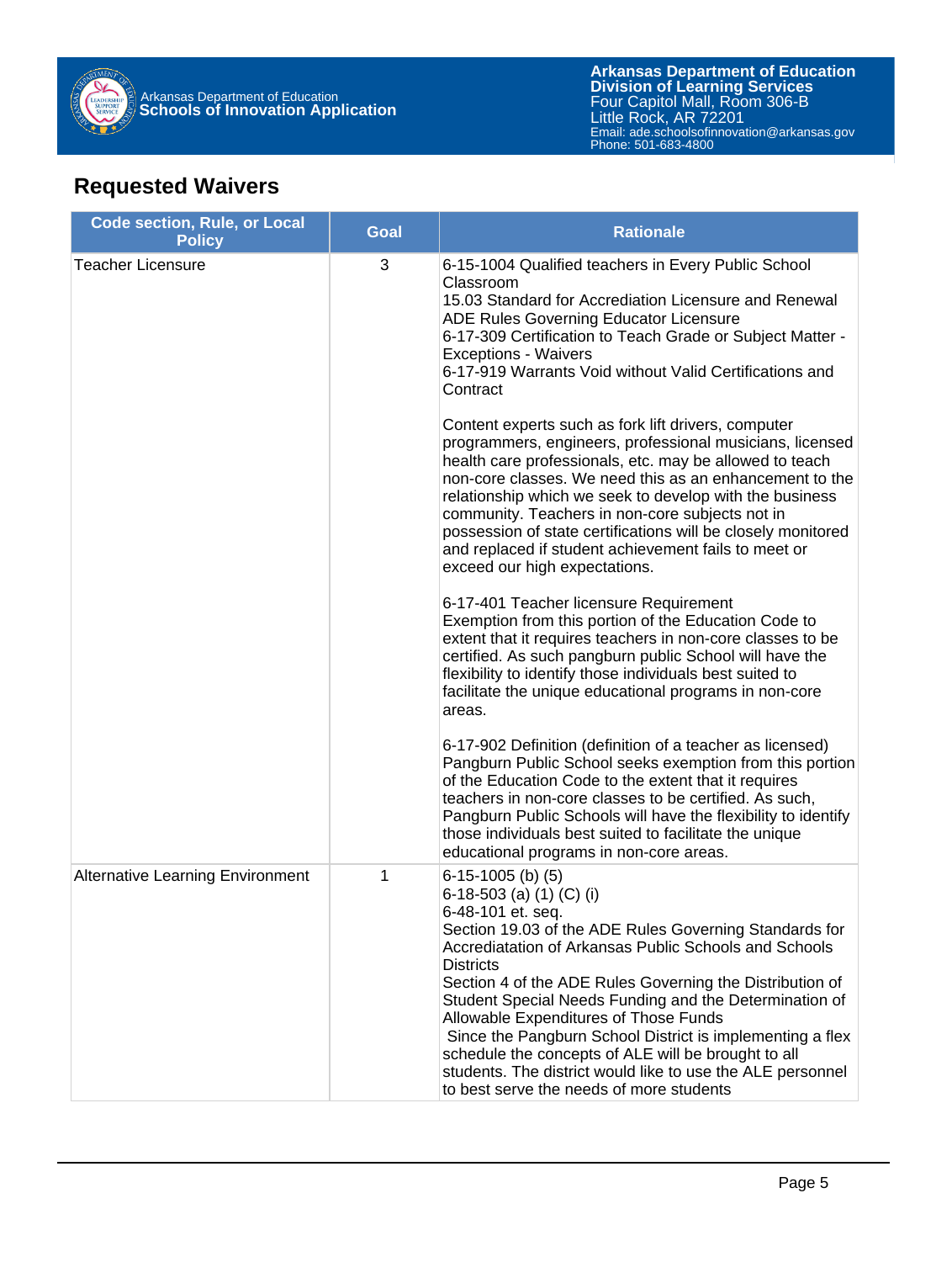

Arkansas Department of Education **Schools of Innovation Application**

**Arkansas Department of Education** Email: ade.schoolsofinnovation@arkansas.gov **Division of Learning Services** Four Capitol Mall, Room 306-B Little Rock, AR 72201 Phone: 501-683-4800

| <b>Code section, Rule, or Local</b><br><b>Policy</b> | <b>Goal</b> | <b>Rationale</b>                                                                                                                                                                                                                                                                                                                                                                                                                                                                                                                                                                                                                                                                                                                                                                                                          |
|------------------------------------------------------|-------------|---------------------------------------------------------------------------------------------------------------------------------------------------------------------------------------------------------------------------------------------------------------------------------------------------------------------------------------------------------------------------------------------------------------------------------------------------------------------------------------------------------------------------------------------------------------------------------------------------------------------------------------------------------------------------------------------------------------------------------------------------------------------------------------------------------------------------|
| <b>Library Media Specialist</b>                      | 1           | 6-25-103 Library media Services Program defined<br>6-25-104 Library Media Specialist - Qualification<br>16.02.3 Library Media Specialist Requirements<br>In order to use the skills of the library/ media specailist to<br>the maximum potential to serve the needs of the students,<br>this position would be maintained as a half time media<br>specialist and half time interventionist/teacher                                                                                                                                                                                                                                                                                                                                                                                                                        |
| Class Size and Teaching Load                         | $\mathbf 1$ | Section 10.02.5 of the ADE Rules Governing Standards<br>for Accreditation of Arkansas Public Schools and Schools<br><b>Districts</b><br>A flex schedule will best serve the differentiated needs of<br>our students and use our teachers in the most efficient<br>manner. It will allow time for the most experienced<br>teachers to work with our students that have been<br>identified in our RTI program. It allow many of our<br>students to accelerate through the curriculum of the<br>classes. the flex schedule will allow more time for<br>enrichment opportunities, career development, and<br>community service projects.                                                                                                                                                                                      |
| School Year/School Day (Seat<br>Time)                | 1           | 6-16-102 Uniform dates for beginning and end of the<br>school year.<br>6-18-211 Mandatory Attendance for Students in Grades 9-<br>12<br>10.01.4 Required Time for Instruction<br>ADE Rules - Mandatory Attendance Requirements for<br>Students in Grades Nine through 12<br>Standards for Accreditation 14.03<br>A flex schedule will best serve the differentiated needs of<br>our students and use our teachers in the most efficient<br>manner. It will allow time for the most experienced<br>teachers to work with our students that have been<br>identified in our RTI program. It allow many of our<br>students to accelerate through the curriculum of the<br>classes. The flex schedule will allow more time for<br>enrichment opportunities, career development, internships<br>and community service projects. |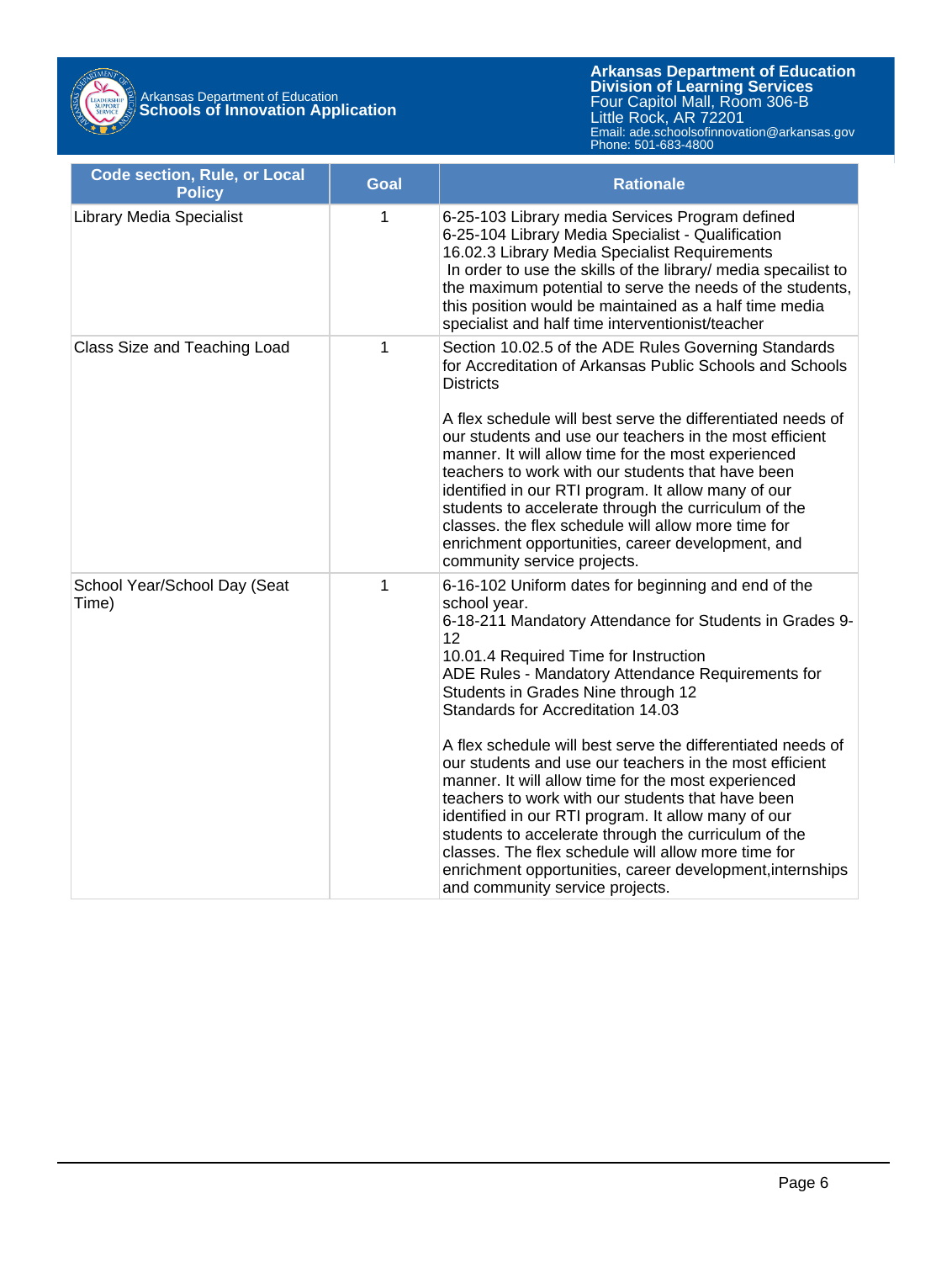

## **Council of Innovation**

District:

School:

Minority at School 5.00%

| <b>Council Member Name</b> | <b>Representative Group</b>         | <b>Minority</b> | <b>Position</b> | <b>Date Elected</b> |
|----------------------------|-------------------------------------|-----------------|-----------------|---------------------|
| David Rolland              | <b>High School Principal</b>        | N               | Member          | 3/17/2016           |
| <b>Dutchess Butler</b>     | <b>High School Counselor</b>        | N               | Member          | 3/17/2016           |
| Stephanie Vernon           | <b>High School Teacher</b>          | $\mathsf{N}$    | Member          | 3/17/2016           |
| <b>Brian Harris</b>        | <b>High School Teacher</b>          | N               | Member          | 3/17/2016           |
| <b>Suzanne Louks</b>       | Asst. High School Principal         | N               | Member          | 3/17/2016           |
| <b>Stacie Hopkins</b>      | <b>Business Manager</b>             | $\mathsf{N}$    | Member          | 3/17/2016           |
| Erika McKee                | <b>High School Classified Staff</b> | $\mathsf{N}$    | Member          | 3/17/2016           |
| Janet Drye                 | <b>High School Classified Staff</b> | $\mathsf{N}$    | Member          | 3/17/2016           |
| Jamie Maartin              | Parent                              | $\mathsf{N}$    | Member          | 3/17/2016           |
| Karyl Hartsfield           | <b>Community Member/ College</b>    | N               | Member          | 3/17/2016           |
| <b>Mikel McCord</b>        | <b>School Board Member</b>          | N               | Member          | 3/17/2016           |
| <b>Mariel Arias</b>        | <b>Student</b>                      | $\mathsf{N}$    | Member          | 3/17/2016           |
| <b>Chris Collett</b>       | <b>High School Teacher</b>          | $\mathsf{N}$    | Member          | 3/17/2016           |
| <b>Connor Marsh</b>        | <b>Student</b>                      | N               | Member          | 3/17/2016           |
| <b>Madison Graham</b>      | Student                             | $\mathsf{N}$    | Member          | 3/17/2016           |
| Michelle McClish           | Parent                              | $\mathsf{N}$    | Member          | 3/17/2016           |
| <b>Nathan Pruss</b>        | <b>Community Member/Business</b>    | $\mathsf{N}$    | Member          | 3/17/2016           |
| <b>Bonnie Green</b>        | Parent                              | N               | Member          | 3/17/2016           |
| Mary Roberts               | Wilbur D Mills Coop                 | $\mathsf{N}$    | Member          | 3/17/2016           |
| <b>Tom Gaither</b>         | <b>Community Member</b>             | $\mathsf{N}$    | Member          | 3/17/2016           |
| <b>Tim Brister</b>         | <b>College Representative/STEM</b>  | N               | Member          | 3/17/2016           |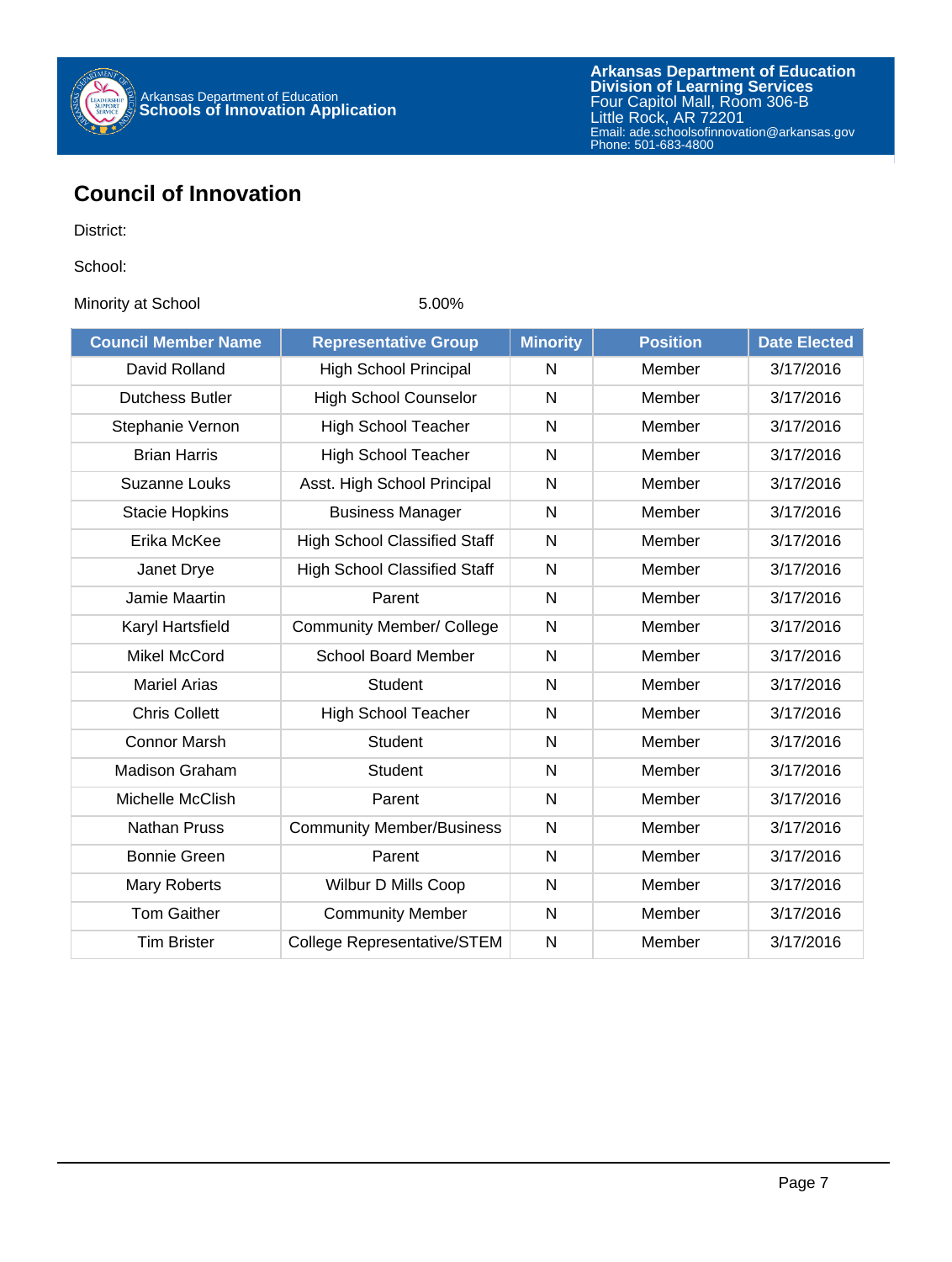

**Arkansas Department of Education** Email: ade.schoolsofinnovation@arkansas.gov **Division of Learning Services** Four Capitol Mall, Room 306-B Little Rock, AR 72201 Phone: 501-683-4800

## **Shared Leadership**

| <b>Meeting</b><br><b>Date</b> | <b>Meeting</b><br><b>Purpose</b>                                       | No. of<br><b>Teachers</b><br><b>Present</b> | No. of<br><b>School</b><br><b>Staff</b><br><b>Present</b> | No. of<br><b>Parents</b><br><b>Present</b> | No. of<br><b>Community</b><br><b>Members</b><br><b>Present</b> | No. of<br><b>Students</b><br><b>Present</b> | <b>Meeting</b><br>Outcome/<br><b>Planned Next</b><br><b>Steps</b>                                   |
|-------------------------------|------------------------------------------------------------------------|---------------------------------------------|-----------------------------------------------------------|--------------------------------------------|----------------------------------------------------------------|---------------------------------------------|-----------------------------------------------------------------------------------------------------|
| 12/4/2015                     | Meeting with<br>Virtual<br>Arkansas on<br>redesigning a<br>high school | $\mathbf 0$                                 | $\mathbf 0$                                               | 1                                          | $\mathbf 0$                                                    | $\mathbf 0$                                 | Introduction of<br>the idea of a<br>flexible<br>schedule                                            |
| 12/9/2015                     | Tour of Pea<br>Ridge                                                   | 3                                           | $\overline{0}$                                            | $\overline{0}$                             | $\overline{0}$                                                 | $\overline{0}$                              | introduction of<br>career<br>Pathways/<br>Viewed a<br><b>Modified Flex</b><br>Schedule in<br>Action |
| 12/15/201<br>5                | Meeting with<br><b>ACE State</b><br>Representativ<br>es                | 5                                           | $\overline{0}$                                            | $\overline{2}$                             | $\mathbf 0$                                                    | $\overline{0}$                              | Introduction of<br>Peak<br>Performance<br>University                                                |
| 12/16/201<br>5                | Meetingwith<br><b>Student Focus</b><br>Grooup                          | 5                                           | $\overline{\mathcal{L}}$                                  | $\overline{2}$                             | $\overline{2}$                                                 | 45                                          | Introduction of<br>Peak<br>Performance<br>University to<br><b>Student Focus</b><br>Group            |
| 12/18/201<br>5                | <b>High School</b><br>Faculty<br>Meeting                               | 35                                          | 14                                                        | $\overline{0}$                             | $\mathbf 0$                                                    | $\overline{0}$                              | Introduction of<br>complete plan<br>to the High<br><b>School Staff</b><br>with a Q/A<br>Session     |
| 1/18/2016                     | <b>Local School</b><br><b>Board</b><br>Meeting                         | 3                                           | $\overline{7}$                                            | 3                                          | 11                                                             | $\overline{2}$                              | Introduction of<br>Overall Plan to<br>Local School<br>Board with a<br>Q/A session                   |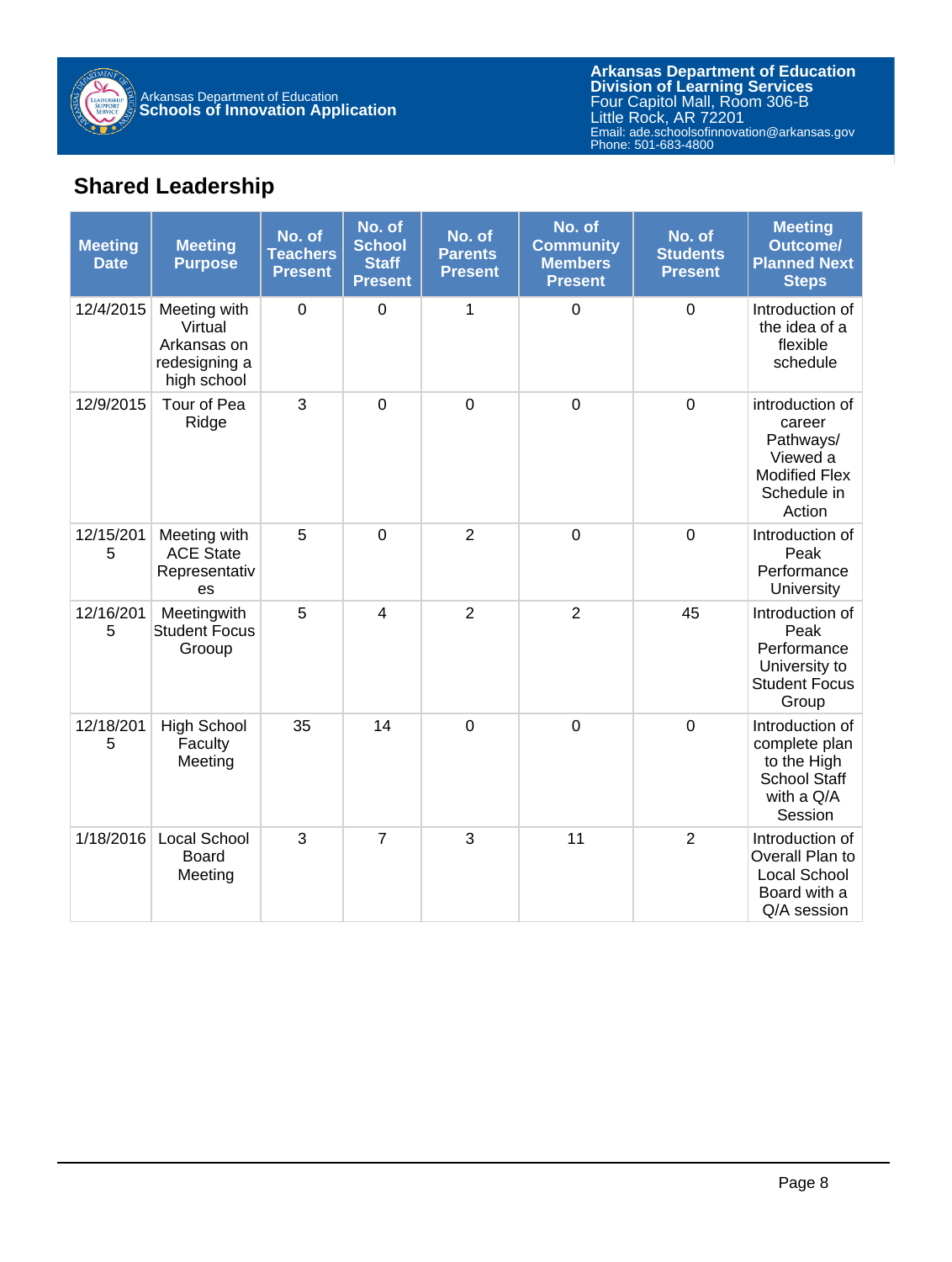

### **Election Results**

| Number of certified and classified on staff:                            | 46       |
|-------------------------------------------------------------------------|----------|
| Number of staff who voted:                                              | 43       |
| Number of staff who voted for proposed Plan:                            | 43       |
| Number of staff who voted against the proposed plan:                    | $\Omega$ |
| Percentage of staff voting in favor of the proposed Plan of Innovation: | 100      |